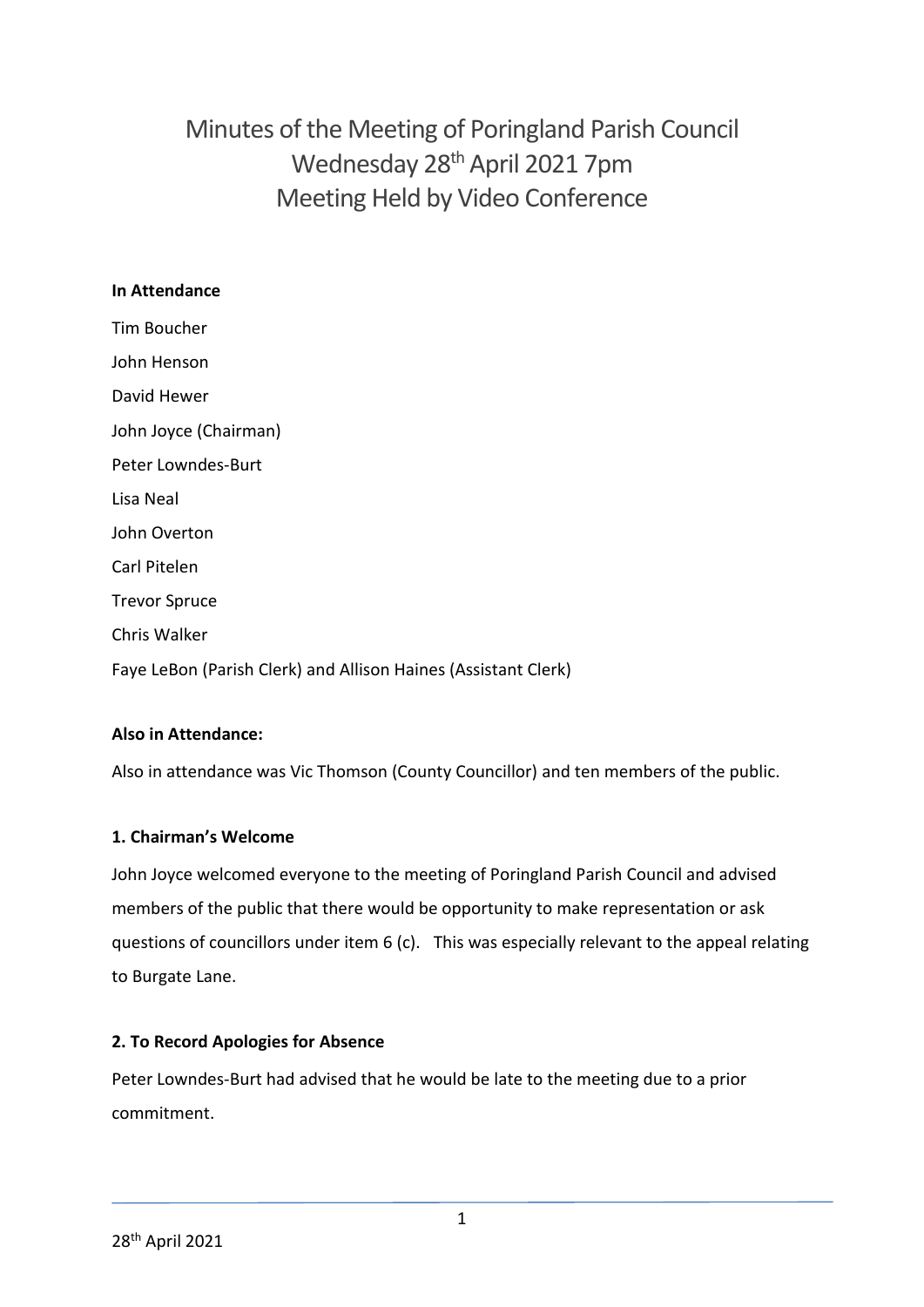## **3. Declarations of Interest and Applications for Dispensation**

Lisa Neal declared an interest in items 7(a), as a member of South Norfolk Council's Development Management Committee and 11, as a member of South Norfolk Council's Cabinet, which is the body which will decided whether the Neighbourhood Plan can be adopted to referendum.

Trevor Spruce declared an interest in items 10(c)(ii).

Chris Walker declared a related financial interest in item 7a(i).

John Overton declared an interest in all planning applications.

Carl Pitelen declared an interest in item 7a(ii) due to proximity of his property.

## **4. To Agree Minutes of the Meeting Held on 24th March 2021**

Subject to typographical errors, the minutes of the meeting held on 24<sup>th</sup> March 2021 were agreed after a proposal by Chris Walker and a second by Trevor Spruce.

## **5. Matters Arising from the Minutes of 24th March, Including Clerk's Report**

The Clerk's report had been previously circulated. It detailed:

- *Playing Field CCTV:* The alarm company has been contacted to establish a CCTV link between pavilion and community centre, now that system has been upgraded.
- **Extension of Gritting Route Along Rectory Lane/Upgate/Hall Road** A decision will be made by Norfolk County Council in May/June. It has been reported that the grit bins were not filled in February. This has been escalated to highways.
- **Lease for the Men's Shed**. The draft Heads of Terms have been sent to the Parish Council's solicitor, to draft a lease which can then be considered by Men's Shed and Fields in Trust. Unfortunately the Parish Council's solicitor is in the process of leaving the company and handing the file over to a colleague.
- **Carr Lane.** The pot hole opposite the community woodland has been reported to Norfolk County Council trails team, and they are investigating. Norfolk County Council has advised that they will be removing the 30mph speed limit sign, but have yet to commit to the initial cut of the vegetation that cannot yet be accessed by a vehicle.
- **Mulberry Playing Field Drainage.** Three drainage contractors have been approached for advice. One cannot participate in the process due to the size of their current order book. The other two are being chased for a response.
- **Rosebery Park Lagoon Area.** An enquiry has been made of Big Sky Developments about whether the Parish Council could take the area on and if so what the commuted sum would be. They are discussing with South Norfolk Council planning officers.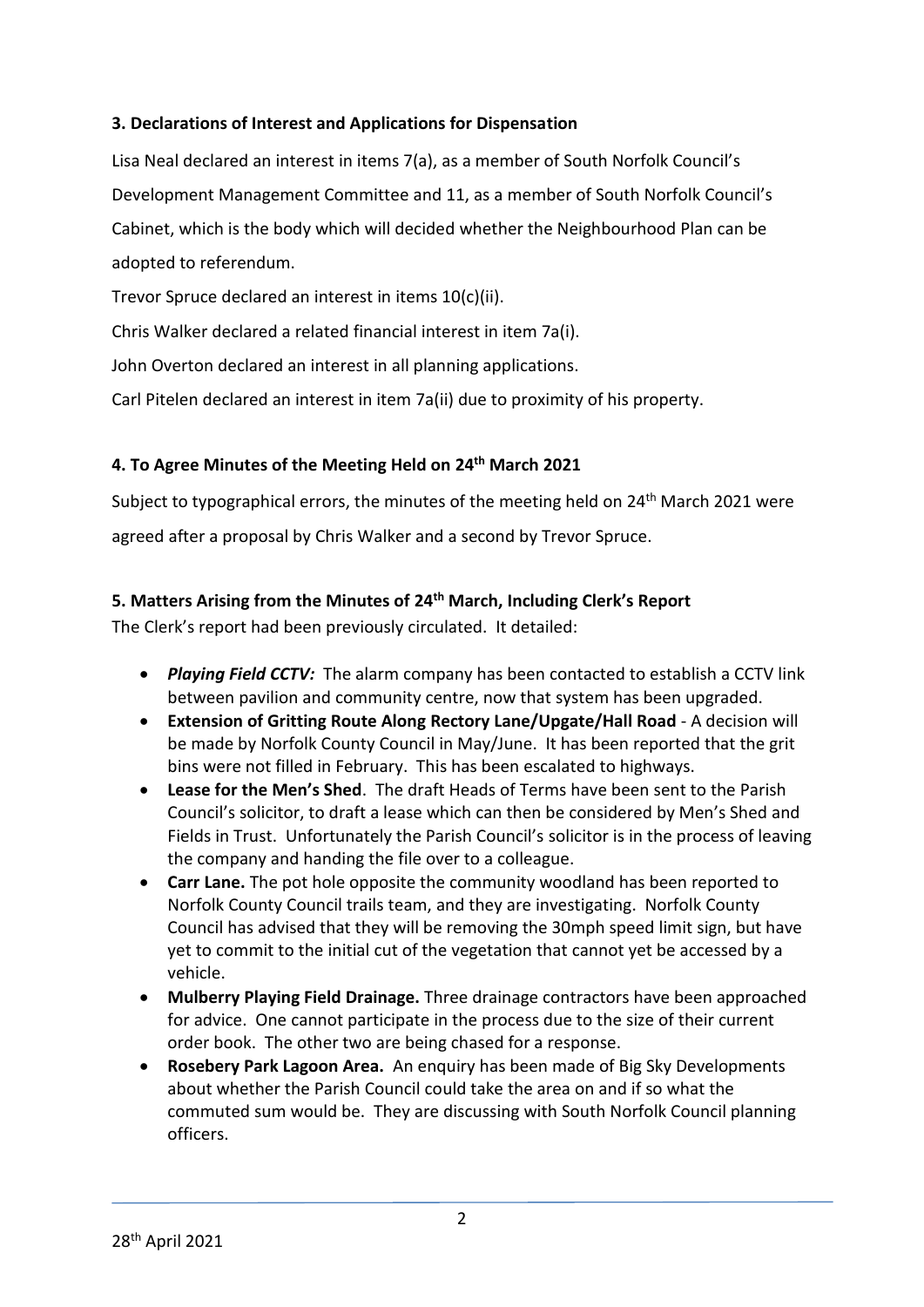- **Community Land.** The transfer of the community land, along with the commuted sums, has now completed. Norfolk Homes is working through the snag list and has made a great improvement to the culvert on the community land. Unfortunately, there has been contention over the installation of the litter / dog bins, although they have been installed in accordance with the approved plans.
- **Parish Partnership.** The Parish Council has been successful in its bid for 50% of the cost of 2no. village gateways. Whilst the Parish Council has given authorisation to pay 50% of the cost to Norfolk County Council, clarification is awaited about who does the order for the white gateway mount.
- **Recruitment.** Recruitment of the Parish Officer for Booking and Events has commenced. The closing date is 30<sup>th</sup> April.
- **Highway Safety Along Rectory Lane.** The County Councillor is to hold a meeting between highways and the police safety team. This will establish the cause of the most recent accident and if any highway improvements can mitigate a similar accident happening again. At this meeting it will be established whether white lines can be installed at the bend at Upgate. The Clerk is to see if the SAM sign can be moved closer to the accident location, subject to a suitable post to mount the sign on and Norfolk County Council agreeing to update the Memorandum of Understanding between the two councils.

Chris Walker updated the meeting on the progress of the working group to improve the fiveways roundabout. Quotes are being obtained for a wildflower area on the roundabout

and the group is looking at other works close to the roundabout.

# **6. Adjournment for Public Participation, District and County Councillors, and Councillors with any Pecuniary Interests**

It was agreed that standing orders should be suspended.

# a) District Council Report

Cllr Overton reported that a new site is being sought for a waste recycling centre as the site at Ketteringham Lane has been outgrown. All waste lorries are to be fitted with cameras and monitoring equipment so that reports of missed bin collections can be verified.

He has emailed Norfolk Homes querying responsibility to maintain the road at Hillside, and Norfolk Homes have sent evidence that they are not responsible for this. John Joyce advised that the Parish Council is also looking into this. Tim Boucher advised that Saffron Housing also has a responsibility for the part of Hillside in their ownership, and John Overton confirmed he had sent all the correspondence to the CEO of Saffron.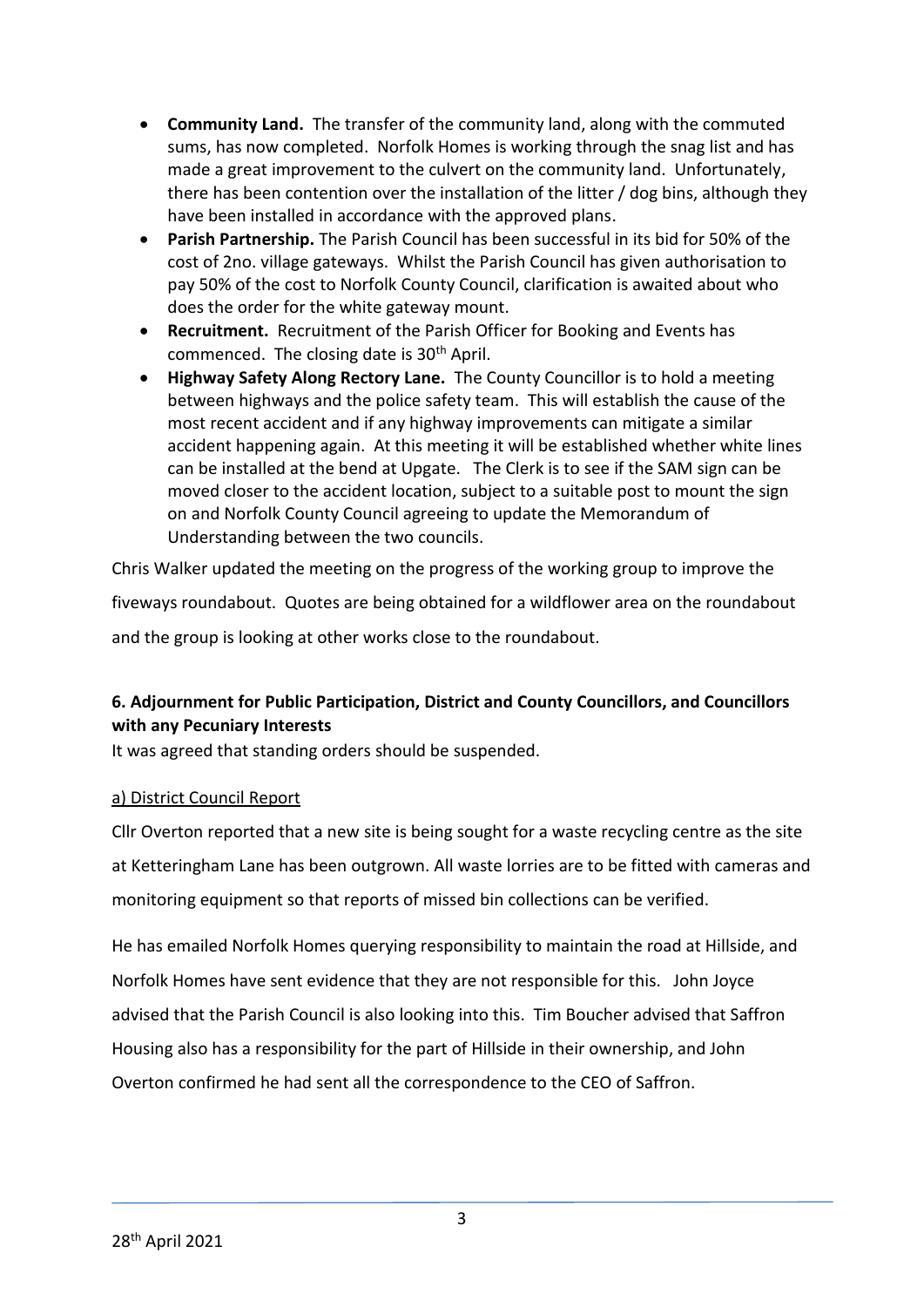Cllr Neal reported that the South Norfolk Council Help Hub answered 20,104 calls during the pandemic. £1.2m has been attributed to residents in council tax support, and £84m has been distributed to local businesses.

There has been an increase in planning applications with 4,372 being determined and the planning committee has held 31 meetings virtually. The challenge for South Norfolk Council now is to make future meetings Covid secure in light of the recent government ruling to not permit virtual meetings after 6<sup>th</sup> May.

In response to Chris Walker's query last month about not being able to access the Planning Enforcement training, South Norfolk Council were notified of less than 100 attendees and therefore arranged the zoom license as such. A greater number of attendees joined the meeting, despite not all notifying South Norfolk Council in advance, therefore some people who had booked on could not access the meeting.

John Joyce asked if Cllr Neal could break down all figures provided by parish, so that the figured affecting Poringland could be established. Cllr Neal will find out.

## b) County Council Report

Vic Thomson will send his written report to the Clerk.

He reported that flooding is still very much on the agenda and the new flood alliance group had met. Riparian Rights are a big issue in relation to flooding.

The Covid recovery continues, with the Norfolk figures in February being 188 cases per 100,000 people, but now only 10 cases per 100,000 people.

As venues are starting to reopen, there has been a warning for increased risk of fire through use of outdoor heaters and barbeques.

The A146/B1332 junction improvements have been approved. The council is waiting for the government to release highway money to allow the scheme to proceed.

The new broadband scheme started on 8<sup>th</sup> April. The Stoke Holy Cross (and associated parts of Poringland) should receive the vouchers soon, and Open Reach have started The Ridings scheme. A further 10 cabinets in Poringland (with associated surrounding areas) are in the process of being costed.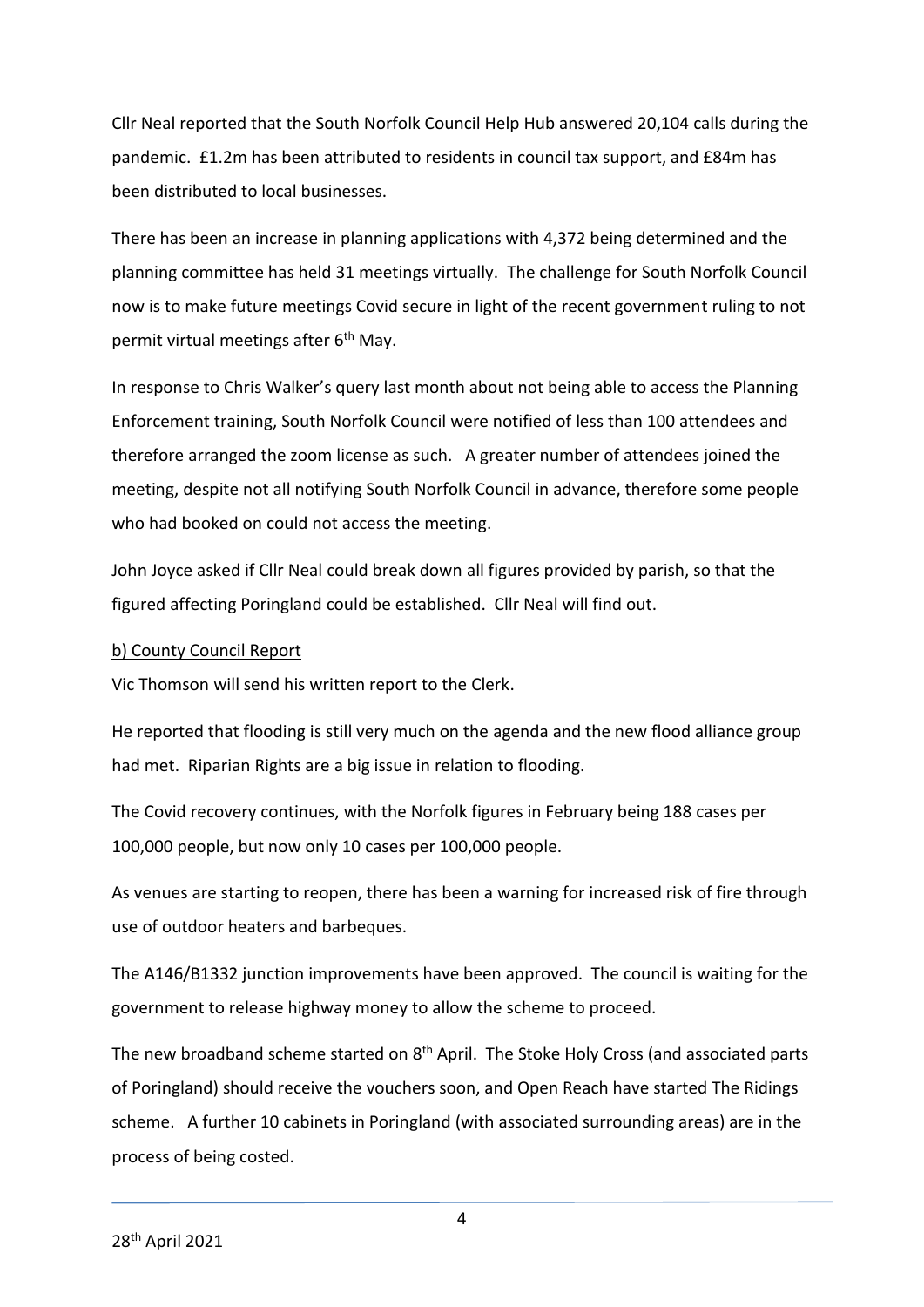Work has started on the Harford Bridges recycling centre. This will consist of low level bins which have improved accessibility, and the project should open to the public in October.

The Park and Ride scheme can now be paid for on a 'Tap and Go' system.

c) Public Participation

No matters were raised.

*Standing orders were reinstated.* 

*Lisa Neal withdrew from the meeting.* 

## **7. Planning**

a. To Consider Applications Received

# *Chris Walker withdrew from the meeting*

*i. 2019/1593 – Land South of Burgate Lane - Outline planning application for the erection of up to 98 residential dwellings including 5 live/work units, structural planting and landscaping and a sustainable drainage system (SuDs) with a vehicular access point from Burgate Lane. All matters reserved except means of access. APPEAL TO THE PLANNING INSPECTORATE* John Henson presented this application to the meeting. He and the Clerk had put together a draft response to the planning inspectorate, which had been circulated in advance of the meeting. He stressed that only new information should be sent to the inspectorate as they are already in possession of previous correspondence. He advised that the new information that the Parish Council can provide can be based upon the Neighbourhood Plan, for which a decision statement was issued by South Norfolk Council on 19<sup>th</sup> April to allow the plan to proceed to referendum.

It was agreed that the response prepared by John Henson and the Clerk should be submitted to the inspectorate on behalf of the Parish Council, to strengthen the Parish Council's objection to this appeal.

*Chris Walker Returned to the Meeting*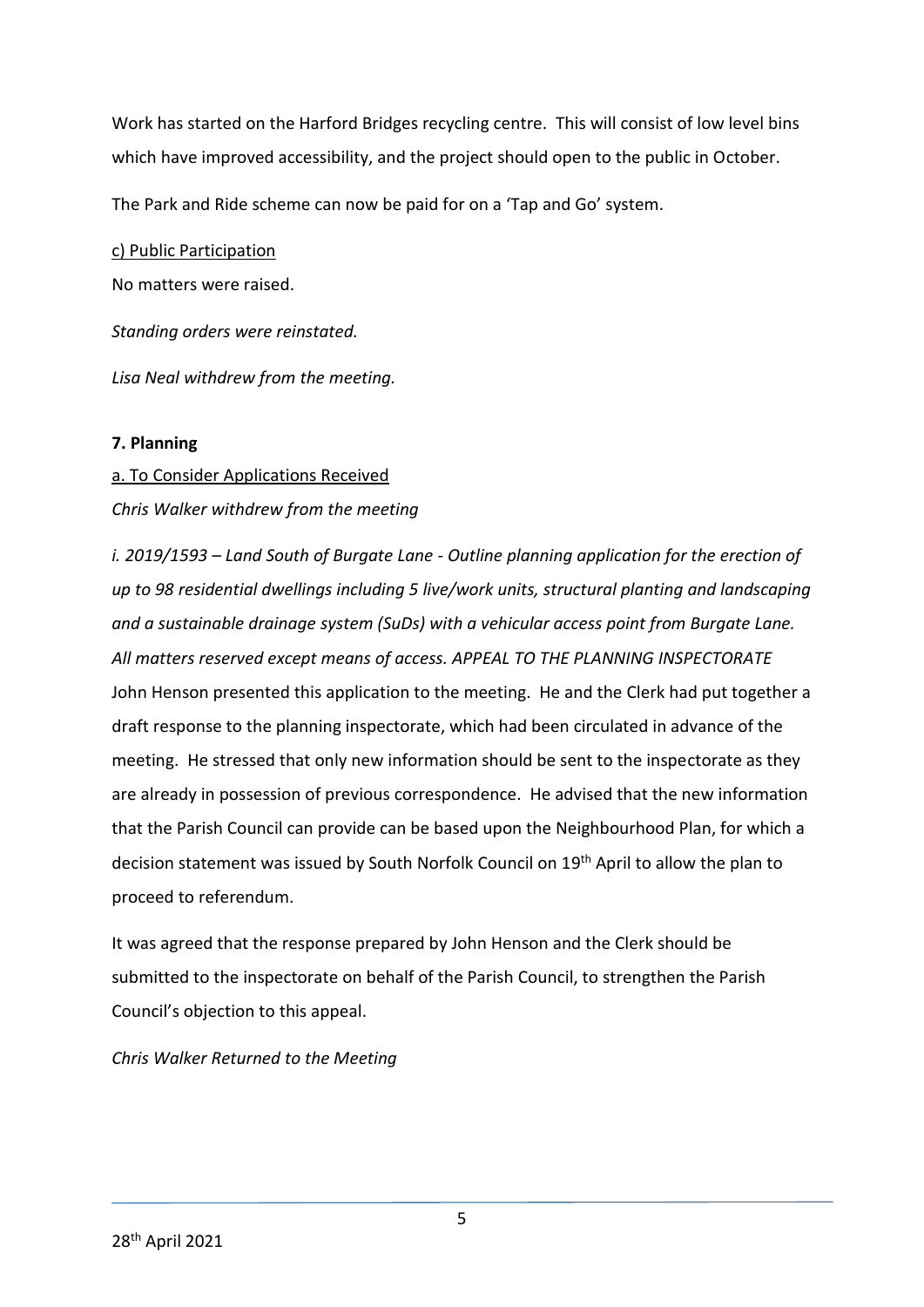*ii. 2021/0631 - 9 Page Close - New pitched roof above garage and loft conversion.* Trevor Spruce presented this application to the meeting. He raised a concern about the reduced amount of parking that would result with the conversion of the garage. The amount of bedrooms would increase to 4 and the number of parking spaces reduced to 1. This would be in contravention of the Neighbourhood Plan which specifies a minimum of 3 parking spaces for a 4 bedroom dwelling. John Henson noted that Page Close is not suited to on-street parking. Trevor Spruce proposed that the Parish Council recommends refusal on the grounds of insufficient parking, seconded by John Henson and carried.

*iii. 2021/0662 – Amberwood, Heath Loke - Front single storey extension to dwelling.* Carl Pitelen presented this application to the meeting. He noted that the front extension not having any visual impact on any other properties, and there being ample space to facilitate the proposal. Carl Pitelen proposed that there should be no objections to this application, seconded by Tim Boucher and carried.

*The following applications were considered en-bloc:*

*vi. 2021/0661 – Land Off Mill Close – Variation of conditions 2 - siting, floor plans and elevations and 8 - trees and hedges of 2019/1750 (S73 / S19)*

*v. 2021/0667 – Land Off Mill Close – Variation of conditions 2 - siting, floor plans and elevations and 9 - boundary treatment of 2019/0699 (S73 / S19)*

*vii. 2021/0668 – Land Off Mill Close – Variation of cond. 2 - siting, floor plans and elevations and 9 - boundary treatment of 2019/0700 (S73 / S19)*

Trevor Spruce presented these applications to the meeting. He provided a plan of the changes in positions for each property. He advised that they were minor variations and proposed that the council should provide no objections to all three applications. This was seconded by Chris Walker and carried.

*vii. 2021/0708 – 121 The Street - Erection of two storey side extension to include self contained annexe above double garage. Peter Lowndes-Burt joined the meeting*

Chris Walker presented this application to the meeting. Plans of this application, a previous application approved and subsequent variation refused were presented. It was noted that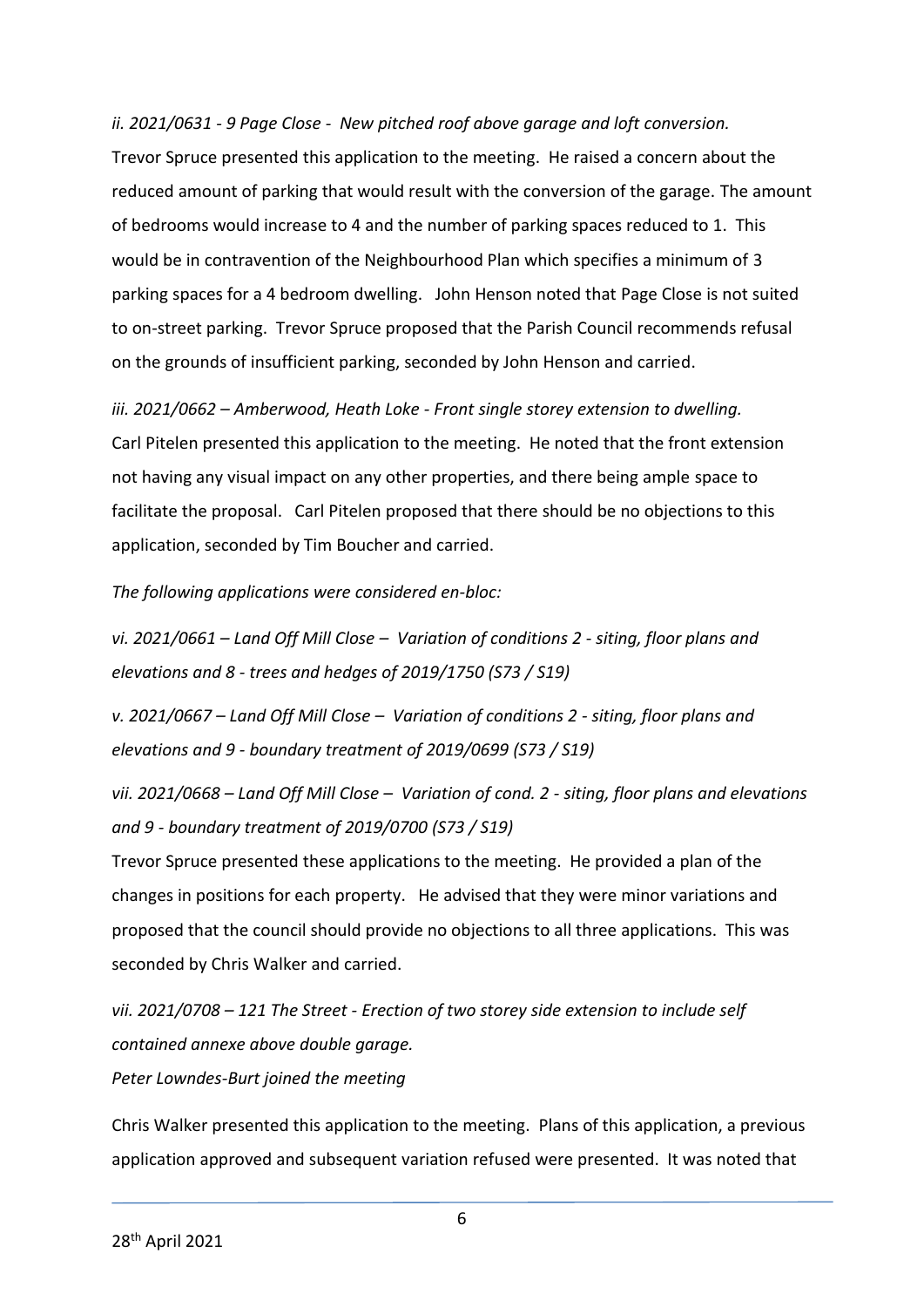there is space for the extension and annexe, and Tim Boucher provided the definition of an annexe in planning terms.

Chris Walker proposed that there should be no objections to this application, as long as the proposal remains an integral annexe and will not create a separate dwelling. This was seconded by Tim Boucher and carried.

## b. To Note Planning Decisions

The following decisions were noted:

#### **i) APPROVAL WITH CONDITIONS**

a.2017/0307 – Land West Of Norwich Road And South Of Caistor Lane – Discharge of conditions 7 - Section 38 agreement, 20 – Landscape management plan from planning permission 2013/1986.

b.2021/0093 – Land West of 6 Caistor Lane - Discharge of conditions of permission 2020/1445 - 4 - surface water drainage & 10 - Swift boxes.

c.2021/0207– 33 The Street - Conversion of existing double garage with single storey extension, for use as chalet style one bedroom annexe or holiday let (Resubmission of 2020/1977).

d.2021/0151 – 35 Brickle Wood Avenue – Erection of a 7.4m long by 2.3m high brick wall to replace an existing wooden fence.

e.2021/0387 – 44 Stoke Road – Replace existing roof structure to add further bedrooms and extend the rear extension and to replace existing kitchen extension and conservatory.

f.2021/0401 – 20 Spruce Crescent - Erection of single storey rear extension.

g.2021/0425 – 1 Cawstons Meadow - Erection of single storey front and side extensions.

h.2021/0321 – Broadlands, Brickle Road – Works to TPO Trees (Ash - 0075 - Fell. Ash - 0290 - Fell. Ash - 0206 - Fell. Ash - 0202 - Fell.)

## **ii) APPROVAL NO CONDITIONS**

a.2021/0600 – 41 Howe Lane - Non material amendment to permission 2020/2230 - Move front door to side of porch rather than front elevation. Place 1 x glass panel in front elevation rather than 2 panel originally planned.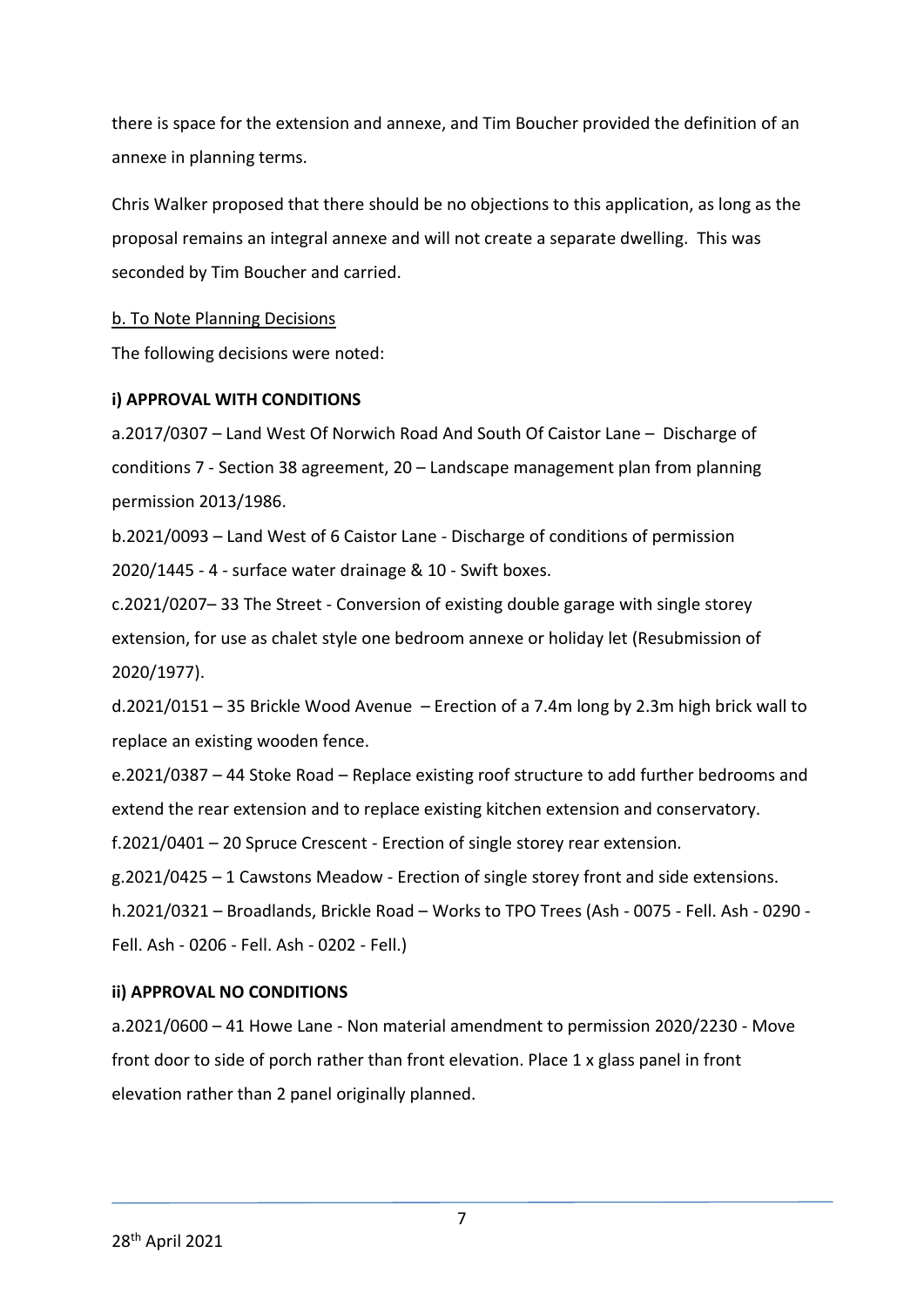#### **iii) REFUSAL**

a. 2020/0322 – 121 The Street - Variation of condition 2 of planning permission 2018/2649 amendments to the approved plans

*Lisa Neal Re-joined the Meeting*

#### **8. Correspondence and Consultations**

a) To Consider Appointment of Councillor to Represent the Council for the Fuel Allotment Trust

Further to the Parish Council's decision to become a Corporate Member of the Fuel Allotment Trust, the Trust has asked that the Parish Council may wish to consider nominating a Councillor to represent them when necessary in this role. It will not require day to day involvement but will enable us to ensure that the Parish Council has a reference point when required. That person can then update/ advise the rest of the Parish Council when necessary. Peter Lowndes-Burt advised he would be prepared to fulfil this role. John Joyce proposed that Peter Lowndes-Burt should be the Parish Council's representative for the Fuel Allotment Trust, seconded by Trevor Spruce and carried.

#### b) To Consider Project to Utilise Sensors to Record Flood Data in Poringland

The Clerk has been approached about the piloting of a scheme to use 1 or 2 water sensors to record flooding data in the village. The data can be used for logging flood events which can be used as evidence for future local planning or trying to get remedial works to resolve the cause of the flooding, or may even pre-warn of potential flooding in order that action can be taken to prevent flood damage. Should the pilot be successful, it can be rolled out to other parishes, with the opportunity for District and County councils to use the data for future flood prediction.

John Henson proposed that the Parish Council should go ahead with this project, seconded by Lisa Neal and carried.

John Henson offered his assistance with the project.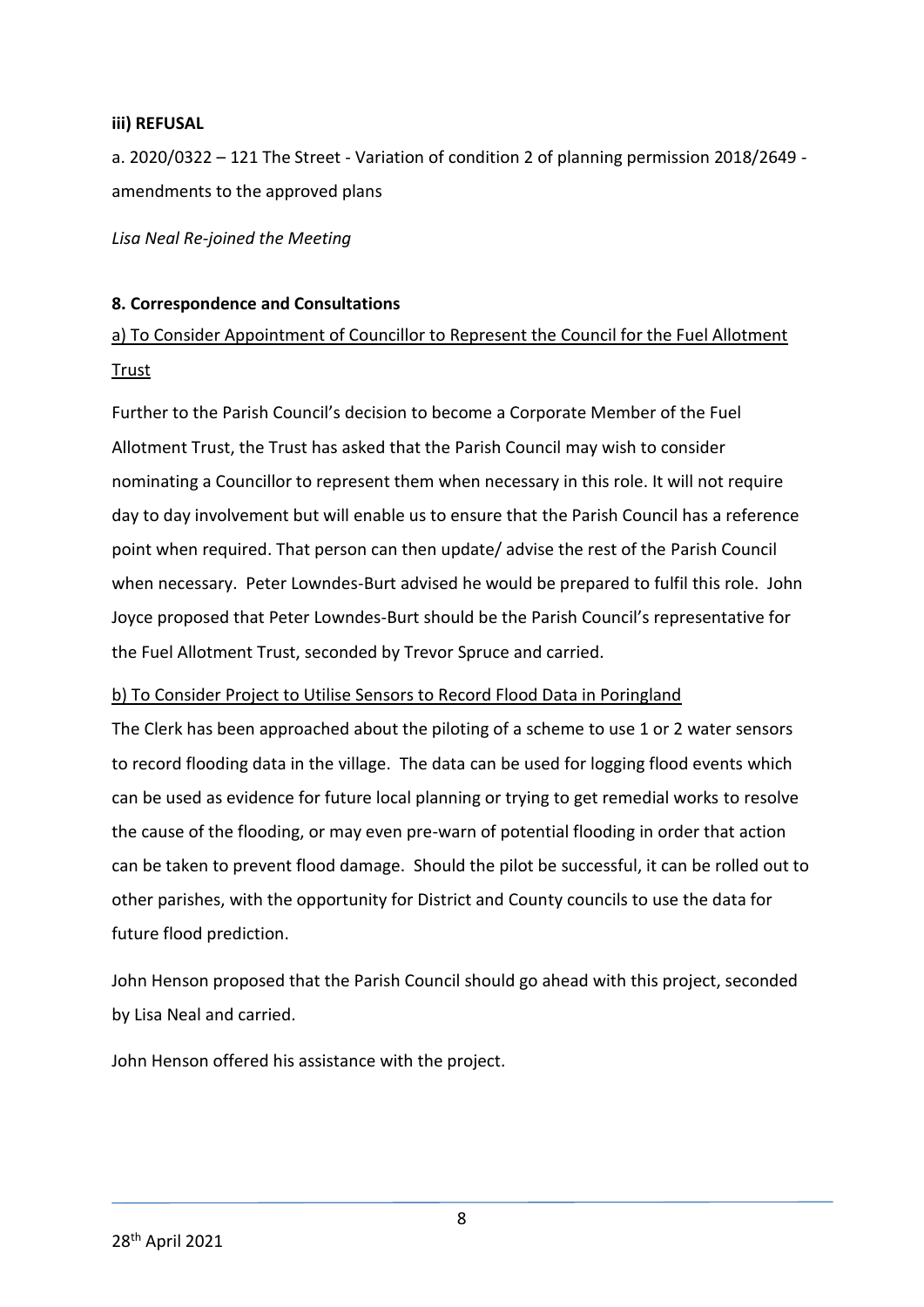## **9. To Receive Parish Council Update on Covid-19 Crisis**

The Clerk had provided a written report which detailed that regular hirers of the community centre prior to the lockdown have been contacted to advise them that the community centre will not be available until 1<sup>st</sup> July due to the vaccine clinic. This has been received with good understanding by hirers. The pavilion has been made available, as has the outside area of the community centre for some hirers wishing to start sooner.

The café opened for outside service and takeaway on  $12<sup>th</sup>$  April. The picnic benches have been placed to the rear of the community centre and are proving very popular. The awning and outside furniture have been ordered but as there has ben a surge in demand for these products there will be a delay in delivery / installation.

#### **10. Finance**

a) To Receive Receipts, Payments and Bank Reconciliation for March 2021 The receipts, payments and bank reconciliation for March 2021 were noted by council.

#### b) To Receive Q4 Budget Monitor

The Clerk presented the quarter 4 budget monitor to the council. Chris Walker queried the annotation about some of the community centre income possibly being returned. The Clerk advised that this was paid to the Parish Council by South Norfolk Council as a 'closed business' grant, however the Parish Council was receiving an income from the NHS so the clerk had advised South Norfolk Council that the Parish Council was not eligible for the grant.

#### c Accounts for Payment

## *i) To Agree Accounts for Payment*

After a query from Chris Walker, the Clerk clarified that the community centre improvements were for the creation of storage units, and that Yare Shipping was for café consumables.

Lisa Neal queried the cost of the Norfolk ALC membership. It was established that this was agreed last month and can be reviewed again next year.

Chris Walker proposed that the following accounts should be paid, seconded by John Henson and carried.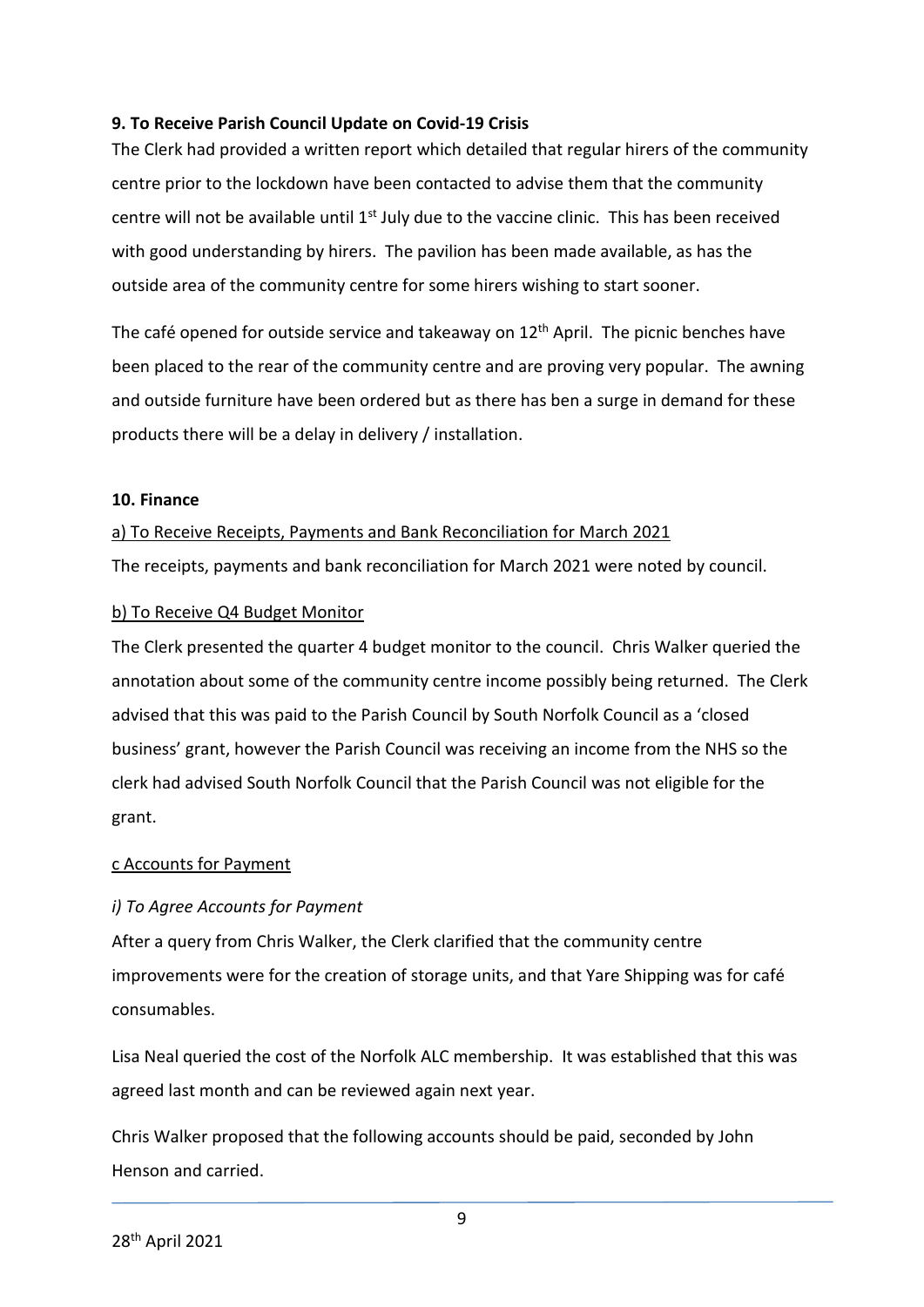| Payee                                                                             | <b>Description</b>             | <b>Amount</b> |  |
|-----------------------------------------------------------------------------------|--------------------------------|---------------|--|
| Staff Salaries and other Contractual Employment Payments (including<br>£10,511.97 |                                |               |  |
| payments to HMRC and Norfolk Pension fund)                                        |                                |               |  |
| BT                                                                                | Telephone                      | £79.20        |  |
| <b>BT</b>                                                                         | Telephone                      | £81.30        |  |
| Microshade                                                                        | Hosted IT                      | £215.10       |  |
| <b>SLCC</b>                                                                       | subscriptions                  | £289.00       |  |
| Lisa Gooderham                                                                    | mileage                        | £20.84        |  |
| Norfolk copiers                                                                   | Printing                       | £40.35        |  |
| Norfolk copiers                                                                   | Printing                       | £13.13        |  |
| Norfolk copiers                                                                   | Hire of Copier                 | £172.76       |  |
| <b>Hugh Crane</b>                                                                 | cleaning                       | £197.54       |  |
| Faye LeBon                                                                        | Café expenditure               | £55.40        |  |
| J Gannon                                                                          | Improvements to Storage        | £670.00       |  |
| Yare                                                                              | Café expenditure (consumables) | £411.55       |  |
| <b>ESPO</b>                                                                       | <b>Community Centre Gas</b>    | £224.52       |  |
| Screwfix                                                                          | Café Expenditure               | £24.99        |  |
| <b>Bartlett</b>                                                                   | Woodland                       | £91.20        |  |
| Office Water supplies                                                             | Hire of Water Cooler           | £85.80        |  |
| Garden Guardian                                                                   | <b>Grounds Maintenance</b>     | £385.00       |  |
| vortex grounds                                                                    | <b>Grounds Maintenance</b>     | £587.00       |  |
| Veolia                                                                            | <b>Waste Removal</b>           | £103.20       |  |
| Barclaycard                                                                       | Various                        | £358.97       |  |
| <b>NBB Recycled Furniture</b>                                                     | Picnic tables                  | £1,752.00     |  |
| Playing field Trust                                                               | Grants received                | £20,000.00    |  |
| Norfolk Pension Fund                                                              | Pension correction 20/21       | £12.42        |  |
| <b>Community Action Norfolk</b>                                                   | Subscriptions                  | £20.00        |  |
| <b>Total Gas &amp; Power</b>                                                      | electricity                    | £664.96       |  |
| <b>Yare Shipping</b>                                                              | Café Stock                     | £90.11        |  |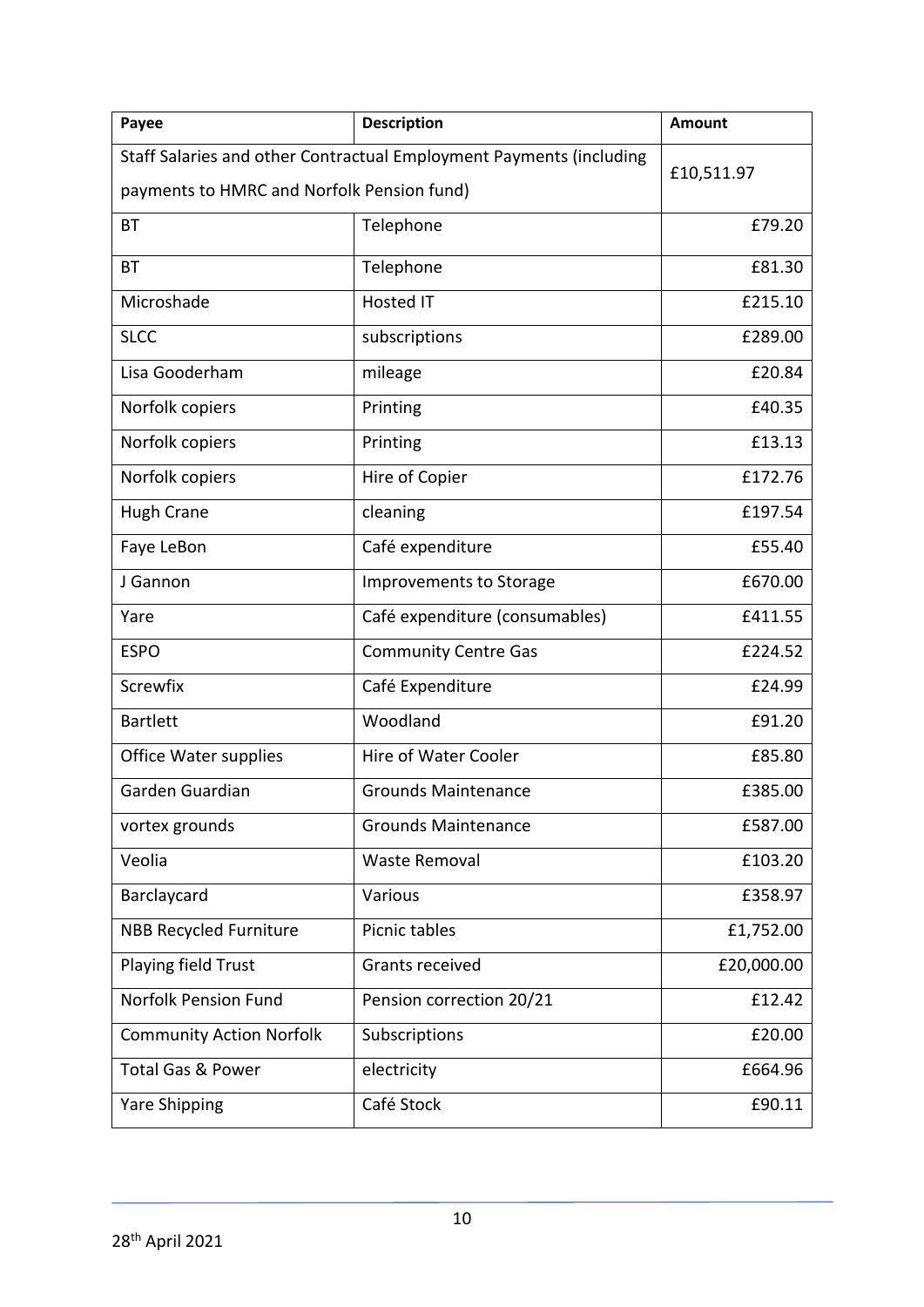| Payee      | <b>Description</b>                | Amount             |
|------------|-----------------------------------|--------------------|
|            | Petty Cash Top Up - Photo Frame & | £10.69             |
| Faye LeBon | Café                              |                    |
|            |                                   | TOTAL   £37,169.00 |

*Trevor Spruce Disconnected from the Meeting*

*ii) To Agree Accounts for Payment (Councillors with Pecuniary Interests)*

Chris Walker proposed that the following accounts should be paid, seconded by John Henson and carried.

| Payee             | <b>Description</b>                          | Amount   |
|-------------------|---------------------------------------------|----------|
| Spruce Landscapes | <b>Cemetery Maintenance</b>                 | £520.00  |
| Spruce Landscapes | Materials for Storage Improvements          | £360.53  |
| Spruce Landscapes | <b>Cemetery Materials and other Repairs</b> | £240.00  |
|                   | <b>TOTAL</b>                                | £1120.53 |

*Trevor Spruce Re-joined the Meeting*

# **11. To Consider Amendments to Standing Orders**

The Clerk presented two proposed amendments to Standing Orders, the first to allow for a secret ballot but only permissible when the matter of a co-option of a councillor was being considered. The second to change the rules of debate which better reflected current practices of the debate at Parish Council meetings. The changes were agreed after a proposal from John Joyce and a second from David Hewer.

## **12. To Consider Calendar for 2021/2022 Meetings**

The Clerk presented a revised calendar for 2021/2022 with the objective of changing full council meetings from the last Wednesday of the month to the first. This change could not be done in May because of the annual meeting, nor in June because of the accounts, but the first meeting on the new date could be held on  $4<sup>th</sup>$  August. The new calendar for 2021/2022 was agreed.